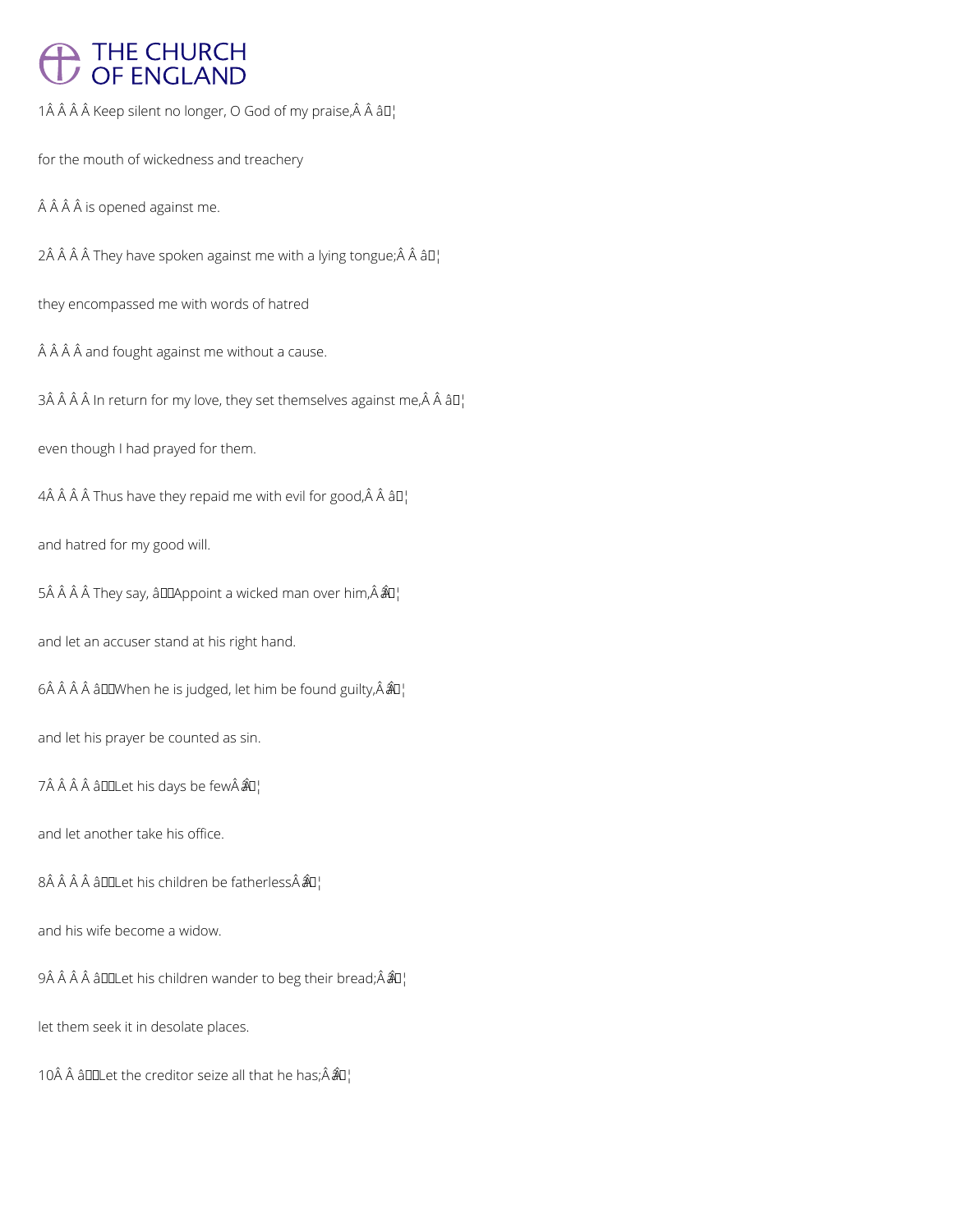let strangers plunder the fruit of his toil.

11 Â Â â DD Let there be no one to keep faith with him,  $\hat{A}$  $\hat{A}$ U<sub>i</sub>

or have compassion on his fatherless children.

12Â Â âDDLet his line soon come to an endÂ $\hat{a}$ Q¦

and his name be blotted out in the next generation.

13 $\hat{A}$   $\hat{A}$   $\hat{A}$   $\Pi$  at the wickedness of his fathers

 $\hat{A}$   $\hat{A}$   $\hat{A}$   $\hat{B}$  be remembered before the Lord,  $\hat{A}$   $\hat{A}$   $\hat{B}$  $\Gamma$ 

and no sin of his mother be blotted out;

14 $\hat{A}$   $\hat{A}$  allet their sin be always before the Lord,  $\hat{A}$  $\hat{A}$  $I$ <sub>i</sub>

that he may root out their name from the earth;

15 $\hat{A}$   $\hat{A}$   $\hat{a}$   $\square$  Because he was not minded to keep faith,  $\hat{A}$  $\hat{a}$  $\square$ 

but persecuted the poor and needy

Â Â Â and sought to kill the brokenhearted.

16Â Â âDDHe loved cursing and it came to him; Â  $\hat{a}$ U<sub>i</sub>

he took no delight in blessing and it was far from him.

17Â Â âDDHe clothed himself with cursing as with a garment: $\hat{A} \hat{a} \hat{a}$ ]

it seeped into his body like water

 $\hat{A}$   $\hat{A}$   $\hat{A}$  and into his bones like oil;

18Â Â â **D**ILet it be to him like the cloak

 $\hat{A}$   $\hat{A}$   $\hat{A}$  which he wraps around him  $\hat{A}$   $\hat{A}$   $\hat{a}$   $\Box$ 

and like the belt that he wears continually.âDD

19 $\hat{A}$   $\hat{A}$  Thus may the Lord repay my accusers $\hat{A}$   $\hat{A}$   $\hat{a}$   $\Box$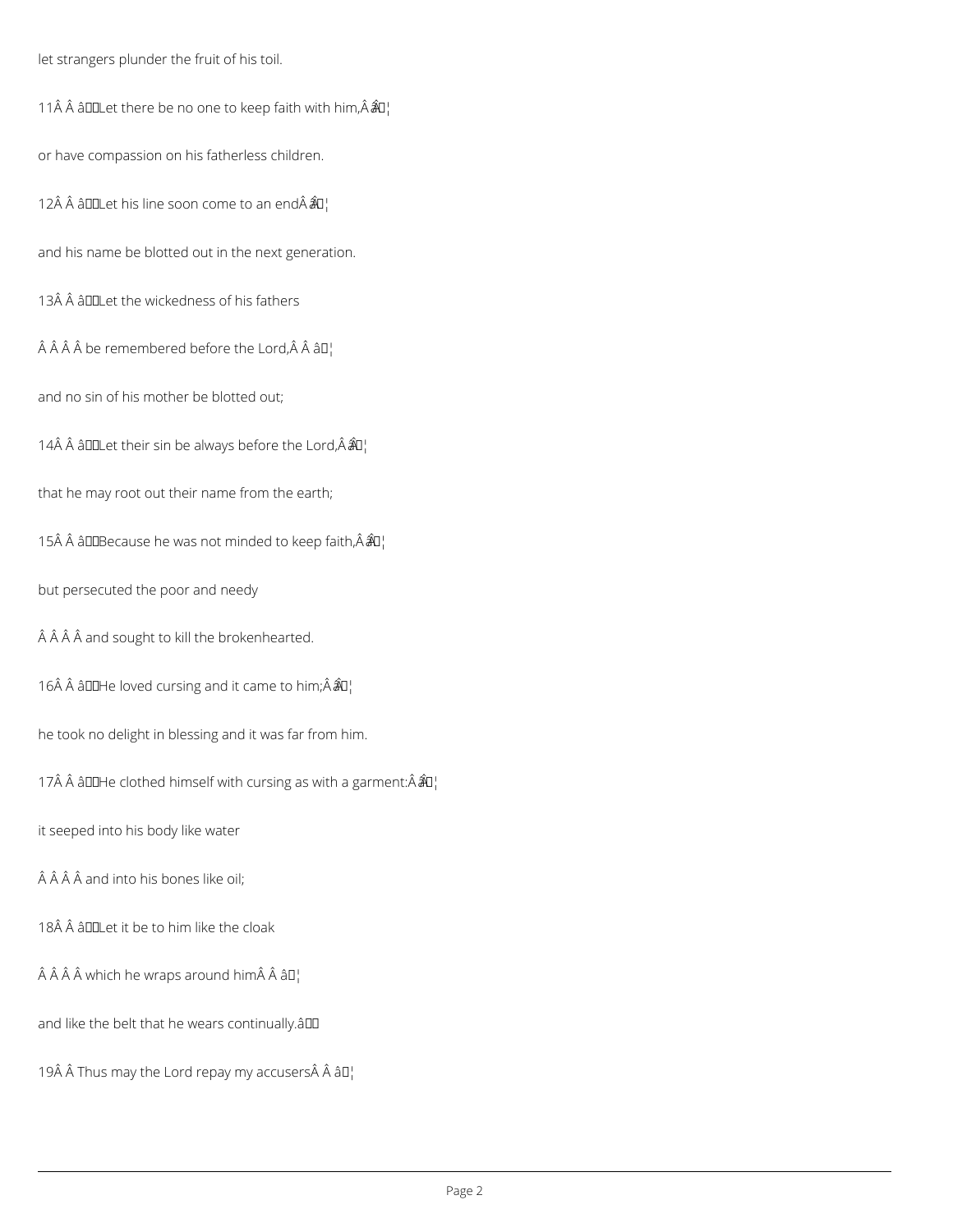and those who speak evil against me.

20 $\hat{A}$   $\hat{A}$  But deal with me, O Lord my God, according to your name; $\hat{A}$   $\hat{A}$   $\hat{a}$  $\Box$ 

O deliver me, for sweet is your faithfulness.

21 $\hat{A}$   $\hat{A}$  For I am helpless and poor $\hat{A}$   $\hat{A}$   $\hat{a}$   $\Pi$ <sup>1</sup>

and my heart is disquieted within me.

22 $\hat{A}$   $\hat{A}$  I fade like a shadow that lengthens; $\hat{A}$   $\hat{A}$   $\hat{a}$ D<sub>1</sub>'

I am shaken off like a locust.

23Å  $\hat{A}$  My knees are weak through fasting $\hat{A}$   $\hat{A}$   $\hat{a}$   $\Pi$ <sub>1</sub>

and my flesh is dried up and wasted.

24Â Â I have become a reproach to them; $\hat{A}$  Â â $II_1$ 

those who see me shake their heads in scorn.

25Â Â Help me, O Lord my God;Â Â â []

save me for your loving mercyâlls sake,

26 $\hat{A}$   $\hat{A}$  And they shall know that this is your hand,  $\hat{A}$   $\hat{A}$   $\hat{a}$   $\Box$ 

that you, O Lord, have done it.

27 $\hat{A}$   $\hat{A}$  Though they curse, may you bless; $\hat{A}$   $\hat{A}$   $\hat{a}$  $\Box$ 

let those who rise up against me be confounded,

Â Â Â but let your servant rejoice.

28 $\hat{A}$   $\hat{A}$  Let my accusers be clothed with disgrace $\hat{A}$   $\hat{A}$   $\hat{a}$   $\Box$ 

and wrap themselves in their shame as in a cloak.

29Å  $\hat{A}$  I will give great thanks to the Lord with my mouth;  $\hat{A}$   $\hat{A}$   $\hat{a}$   $\Box$ 

in the midst of the multitude will I praise him;